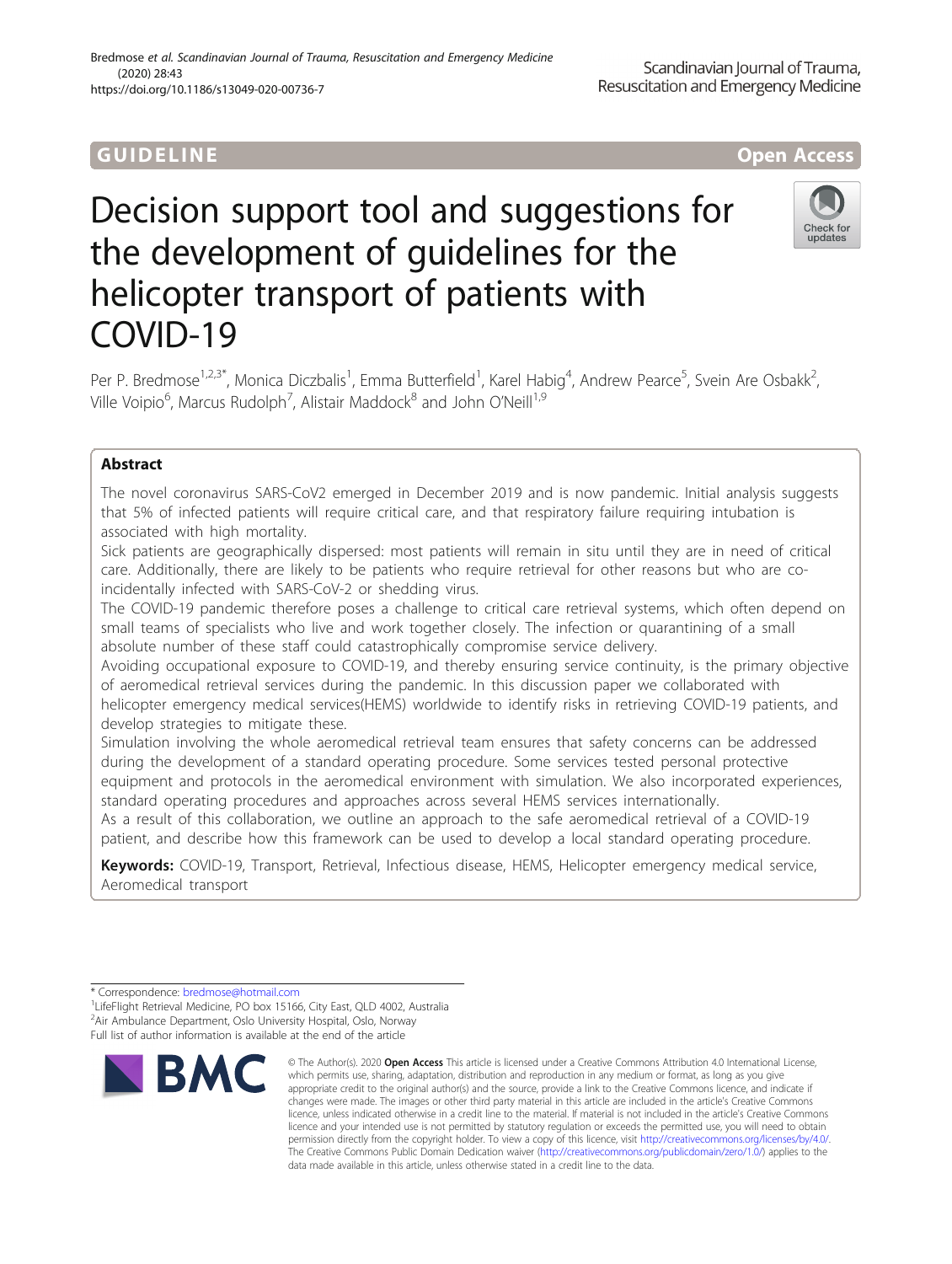# Introduction

The SARS-CoV-2 virus, pandemic since March 2020 [\[1](#page-6-0)], causes the clinical syndrome of Coronavirus Disease 2019 (COVID-19) [[2](#page-6-0)–[4](#page-6-0)]. Most infections are mild or asymptomatic and upper respiratory tract symptoms, when present, are responsible for droplet spread of the pathogen. However, in some patients, especially the elderly, or those with cardiovascular or respiratory comorbidities [[3,](#page-6-0) [4](#page-6-0)], infection causes respiratory failure, with potentially severe hypoxia.

Aeromedical retrieval services will be involved in treating and transporting patients with known or suspected COVID-19. This will primarily be those who are severely affected and require intensive care support [[5\]](#page-6-0), and patients with other pathology who are incidentally coinfected.

This article outlines the planning that such organizations should undertake prior to retrieving patients who may have COVID-19, and suggests a model for the management of severe cases of COVID-19 on helicopters.

Our understanding of COVID-19 is evolving daily, limiting our capacity to provide definitive evidencebased advice. Therefore, our consensus recommendations are based on our present knowledge of COVID-19; existing standard operating procedures for aeromedical transport; and lessons learned from managing similar pathogens (e.g. SARS, MERS).

Consensus was sought across an international range of high-volume retrieval services, by sharing of clinical practice standards, standard operating procedures (SOPs), and checklists. Our subsequent collaboration focussed on identifying areas of agreement and highlighting points of consensus or controversy (a description of the authors' services can be found in Additional file [1\)](#page-6-0).

The COVID-19 planning rubric described in this article can potentially be applied to any critical care retrieval service. The majority of COVID-19 patients will be transported by ground ambulances and paramedics, and although many of the same concerns may apply, the scope of this paper is limited to transport on rotary wing platforms.

Our objectives were to:

- Describe an approach to the selection of patients for transport, and the design of effective infection control plans.
- Outline key decisions and preparation that must be undertaken prior to transporting COVID-19 patients, particularly resolving conflicts between aeromedical SOPs and infection control strategies at various stages of the retrieval process.
- Combine available evidence and the expertise of the aviation, paramedical and medical teams to resolve such conflicts, and thereby mitigate risk.

At all stages, our decision making was intended to minimise risk to the team; risk to the patient; and risk to service continuity; in descending order of priority.

# **Methods**

In February and March 2020, systematic literature searches were performed on Pubmed, Embase, Ovid and the Cochrane Database to identify studies pertaining to aeromedical transfer of patients with COVID 19 or highly infectious diseases. Our search strategy is outlined in Additional file [2.](#page-6-0)

One relevant review article was found [[6\]](#page-6-0), summarising the literature pertaining to the aeromedical transport of highly contagious patients, predominantly by teams using specialist containment equipment. We drew upon this article to generate subject headings, subsequently adding issues we identified through our simulations and collaboration.

We invited input from a number of international HEMS services with whom we had an extant relationship, and used an informal collaborative process whereby all authors contributed and reviewed one another's input. Amongst respondents, some HEMS services were in the process of developing an SOP. Other services, with access to alternative transport platforms, were planning to not transport COVID-19 cases by air to reduce risks to staff.

Several services have utilised a full crew walk-through simulation of a potential COVID-19 patient transport to identify weaknesses in existing plans and to optimize efficiency and safety [[6\]](#page-6-0). Although there are no accepted reference standards or development templates for a decision support tool, we have used the AGREE standard for guideline development where possible [[7](#page-7-0)].

# Results

#### Selection of patients for transport

The core principle is to follow usual aviation and medical pathways where possible, with the additional goal of limiting staff exposure to COVID-19.

There should be a risk assessment at a regional/institutional level, preferably with retrieval clinician and crew input, which culminates in clear agreement on the circumstances in which it is appropriate for a service to undertake transfers of confirmed COVID-19 cases, and what precautions should be taken in patients who do not have confirmed infection. This process will evolve alongside the pandemic.

Key considerations in this risk assessment include:

 Vehicle availability. Preparing and decontaminating vehicles compromises vehicle availability, and alternatives to aeromedical transport (or transporting the retrieval team to the patient by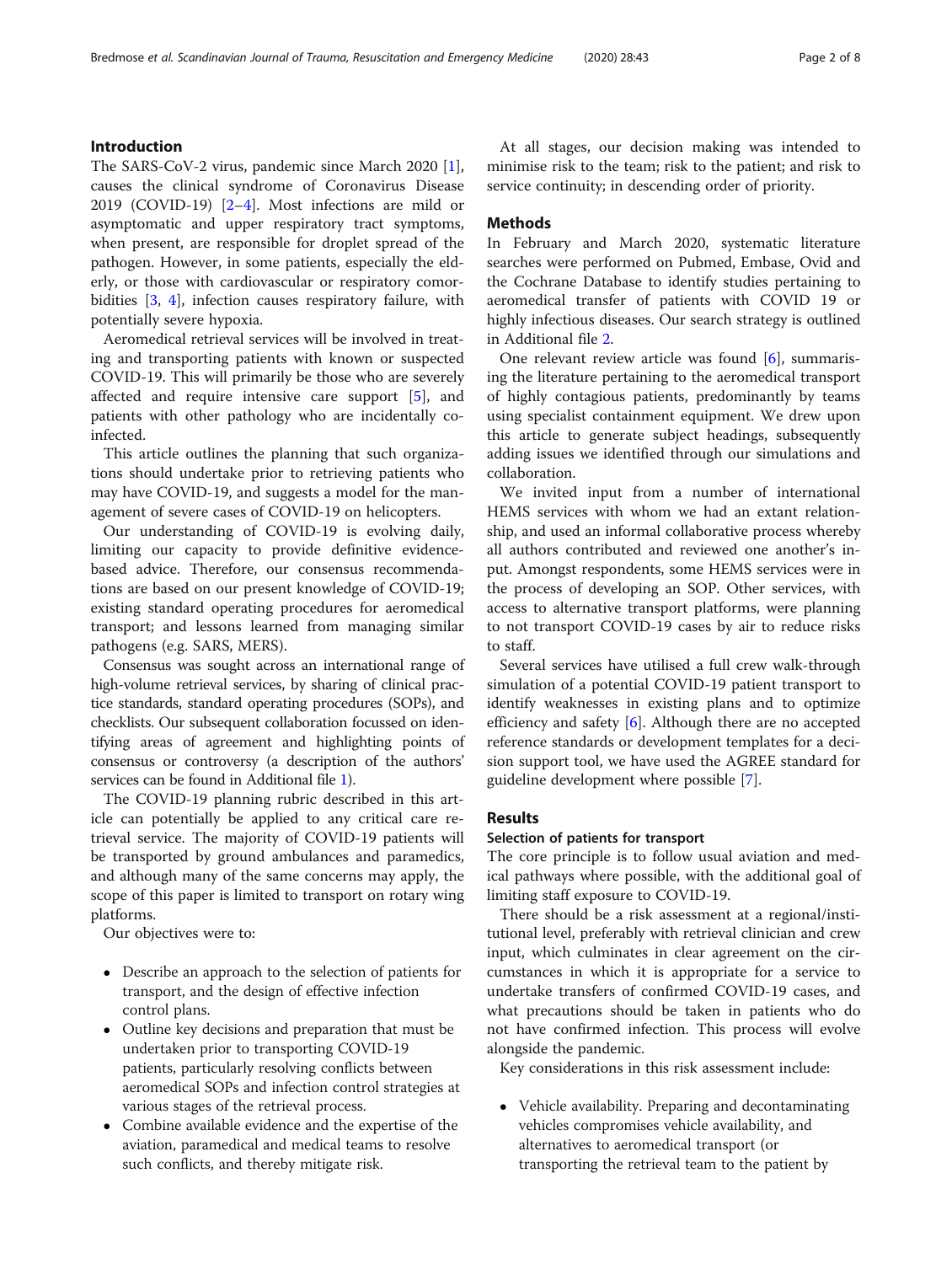helicopter and returning by ambulance) should be considered.

• Increased risk of occupational transmission in an enclosed aircraft cabin. Aerosolizing procedures like Non-Invasive Ventilation (NIV), high-flow nasal oxygen therapy and nebulization may pose high risks

particularly in confined cabins [[8\]](#page-7-0). Particular concern has been raised that NIV might raise the risk of nosocomial infection with SARS-CoV2 [[9\]](#page-7-0). Patients requiring these therapies may require alternative management during transport, and a low threshold for intubation is advocated [[8\]](#page-7-0).

- Management of asymptomatic patients. Personal correspondence with other retrieval services has suggested that HEMS crew members have inadvertently been exposed to SARS-CoV-2 by patients in whom the initial tasking seemed unrelated to respiratory disease. Some retrieval services have therefore suggested that all patients transported during this pandemic should wear a surgical mask if spontaneously breathing, due to their proximity with the crew and the potential for a mask to limit droplet spread  $[10]$ . In areas with community transmission, if patients require NIV or High-Flow Nasal Oxygen, transport by road rather than helicopter should be considered, even if the patient is deemed low risk for COVID-19. Turnaround times for testing for COVID-19 may be delayed in rural areas: in this context all patients with respiratory compromise should be treated as potential COVID-19 patients. Aeromedical services may have a role in expediting testing for COVID-19 by delivering and collecting sample kits from rural areas.
- Service continuity. The pandemic will inevitably result in staff infections or isolations. Almost 9% of COVID-19 cases in Italy have been in healthcare workers [[11](#page-7-0)]. This may disproportionately impact HEMS services, which are reliant on a small group of highly trained individuals who are not easily replaceable.

# Infection control strategies

# Medical personal protective equipment (PPE)

An adequate supply of PPE must be assured: most HEMS bases would not normally stock the quantities needed to allow the transport of multiple patients with strict droplet or airborne precautions. Local shortages of PPE are likely to be a significant challenge to maintaining service delivery.

All staff must be trained in the appropriate use of PPE, including donning and doffing procedures [\[12\]](#page-7-0). Staff are likely to need practice in applying, wearing, working in, and disposing of PPE. For example, cockpit communications systems may be less effective with a mask in situ: low fidelity task simulation as well as full scale simulation are useful tools for practice [\[13\]](#page-7-0).

PPE guidelines vary between jurisdictions, and these must be applied with heed paid to aviation regulations, practicality, and risk to staff.

Generally speaking however, PPE guidelines make a distinction between droplet-level and aerosol- (or airborne-) level precautions. The former usually includes a surgical facemask, impermeable gown, eye protection, and double gloves. The latter upgrades respiratory protection to a higher level of filtration, either N95/FFP2 (such as in Australia) or N99/FFP3 (UK/Germany) facemask, and may also include a full-body suit rather than a gown terminating at the shins. Shoe/boot covers, or washable wellington-style boots, can be helpful additions. A full fluid-repellent suit may be more practical than a surgical gown for windy conditions outside.

The risk of aerosols once a patient is intubated and adequately anaesthetised is low [\[14\]](#page-7-0), likely occurring only if there is an inadvertent extubation, circuit disconnection proximal to an HME filter, or a need for open endotracheal suctioning. The former two events are rare, the latter can be mitigated by the use of closed suction systems, but a single such event may expose staff to an aerosol with a high viral load and potentially higher risks of infection and severe disease.

Aerosol-level PPE, as described above, may be incompatible with usual rotary flight PPE, particularly flameretardant flight suits, helmets, and lifejackets. Services must therefore make pragmatic decisions about the feasibility of different levels of PPE in different transport environments. Options include:

- Using alternative transport platforms, eg land or fixed-wing.
- Precluding certain procedures in flight.
- Using droplet-level PPE for flight if a patient is felt to have a low risk of aerosol generation in transit.
- Wearing aerosol-level PPE at the expense of usual aviation PPE.
- Using portable commercial available isolation units such as the IsoArk or EpiShuttle devices. These allow patients to be sealed in a negative-pressure environment for transfer and will contain any aerosols. However, most aeromedical retrieval services will not have these available or be trained in their use.

The authors do not feel able to make a specific recommendation on the level(s) of PPE appropriate for the various phases of patient transfer, as their own services have made different decisions in context.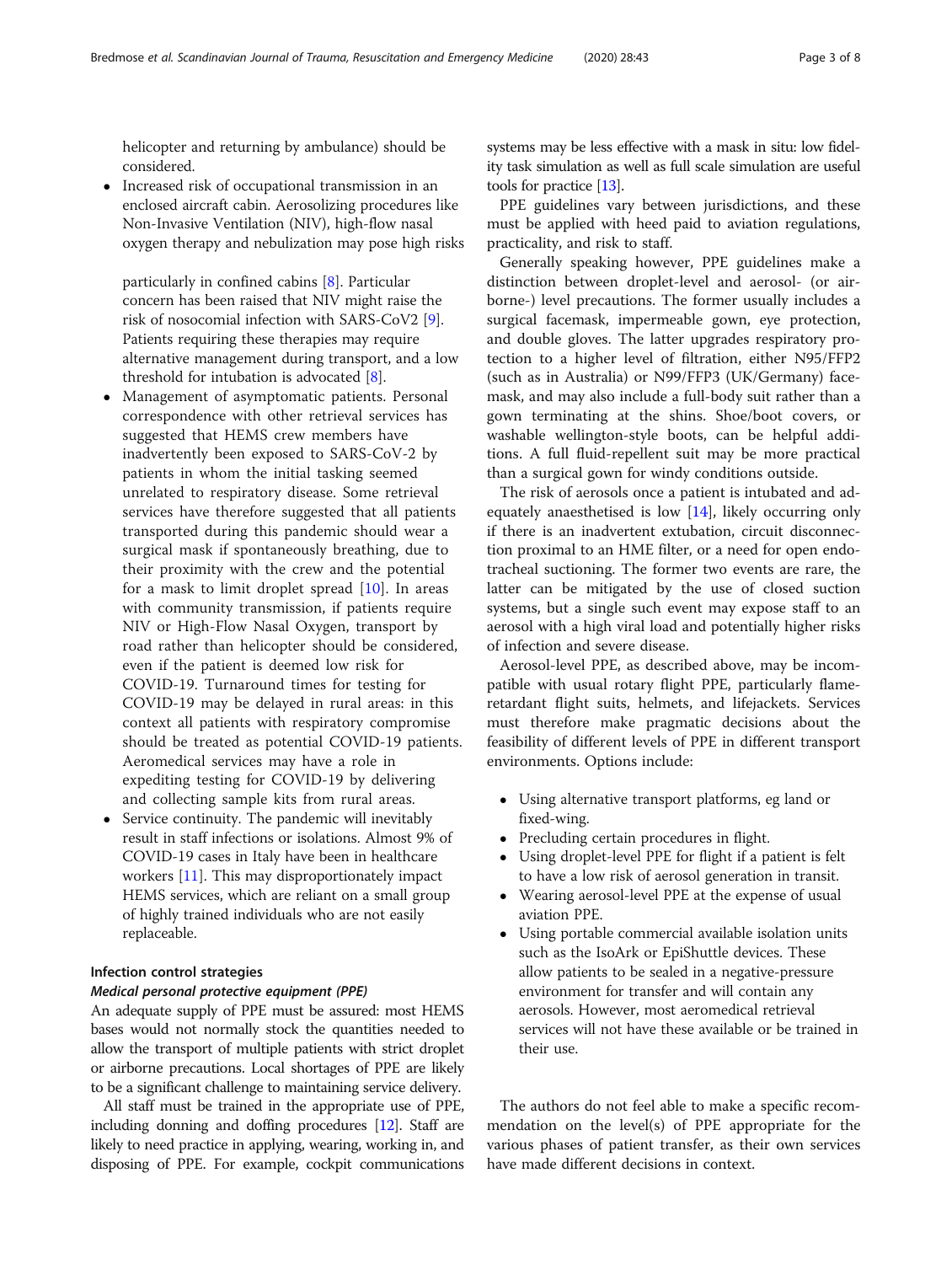There is no firm consensus on whether PPE is needed for cockpit crew if the patient is intubated and it is possible to separate the cabin from the cockpit: some services advise that it is unnecessary, whereas others still advocate the use of PPE by the pilot and other cockpit crew [\[15\]](#page-7-0).

# Reducing exposure: people

The Centers for Disease Control and Prevention pragmatically suggest limiting the number of personnel who are in contact with a COVID-19 patient [\[16](#page-7-0)]. It may be possible to omit one or more members of a crew: for example, in daylight, with good weather, it may be appropriate to operate as a single- rather than dual-pilot aircraft. Such variations will occur at pilots' discretion.

Ideally flight crew should not have any patient contact – this may contradict usual loading/unloading procedures, and so may require additional help from the referring and receiving sites. This should be discussed during the planning phase.

It may be possible to erect a physical divider between the cockpit and cabin, depending on flight regulations and aircraft configuration.

# Reducing exposure: equipment

Many aeromedical retrieval aircraft routinely carry search and rescue equipment. Removing this, or placing it in protective bags or sheeting, limits contamination and simplifies decontamination. However, this may affect the aircraft's operational abilities.

Similarly, it may be possible to minimise the amount of contamination by removing medical equipment not needed for the mission in question.

# Key decisions: at the referring hospital

The route taken through the hospital should be chosen to minimize the risk of cross-contamination. Prior coordination regarding arrival time can help to ensure smooth transit, with "clean" hospital staff opening doors. Identify the time and place to receive handover and don PPE (if the patient is in an isolation room, this should be before entering the room). Hospital-provided PPE may be preferred for initial packaging to preserve air ambulance PPE for transport.

# Intubation

Intubation is an aerosolizing procedure, and so should be undertaken with additional precautions. Multiple best practice guidelines have been published [[8,](#page-7-0) [14](#page-7-0), [17](#page-7-0)–[19](#page-7-0)]. Planning should focus on reducing potential aerosolization, minimizing the number of staff involved, and limiting the amount of equipment which will be contaminated, as well as ensuring the correct PPE for each staff member. We have attached a guide to intubation, written specifically for retrievalists, drawing upon the guidelines referenced above (Additional file [3](#page-6-0)).

# **Packaging**

Consider wiping down the patient after intubation to remove droplets from their skin and reduce their infectivity. Package the patient in a clean sheet, surgical drape or plastic wrap. Transporting prone patients is feasible; however, we suggest that services only undertake prone transfers if they are familiar with the process.

## Ground handling

The number of staff handling the patient should be minimized and ideally limited to only those involved in patient care. If weather permits, return to the aircraft via an open-air route, rather than hospital corridors. It may be prudent for hospital staff who have already been in contact with the patient to assist with loading and unloading rather than exposing others.

Similarly, when offloading, direct admission to ICU is preferable to going via other areas. If intensive care staff come to the helipad, they can accompany the team through the hospital. Remaining retrieval staff may be able to decontaminate the aircraft and doff their PPE. If this is a change to normal practice, agreements need to be made before the first transfer takes place. Prior to circuit disconnection, clamp the endotracheal tube in exhalation to avoid inadvertent aerosolization. We suggest attaching a clamp to the ventilator to ensure it is always immediately available.

#### Key decisions: in flight

Non-intubated patients should be asked or assisted to clean their hands before they enter the cabin to minimize surface contamination.

Ensure intubated patients have deep sedation and muscle relaxation to prevent coughing. Re-check the cuff pressure is adequate at altitude to avoid leaks. Take care to tighten (and consider taping) all airway connections to prevent inadvertent disconnections in transit.

Airway connections can be loosely wrapped in absorbent material, e.g. incontinence sheets, to minimise the impact of inadvertent disconnection. Consider tying and taping the endotracheal tube to the face to aid airway security.

# Key decisions: at mission completion Waste disposal planning

There is likely to be an increase in clinical waste generated [[15\]](#page-7-0). Clinical waste bins in hospitals contain up to 60% non-clinical waste [\[20\]](#page-7-0). Ensuring appropriate sorting of uncontaminated waste (e.g. clean packaging) and contaminated waste (e.g. used PPE), at the point of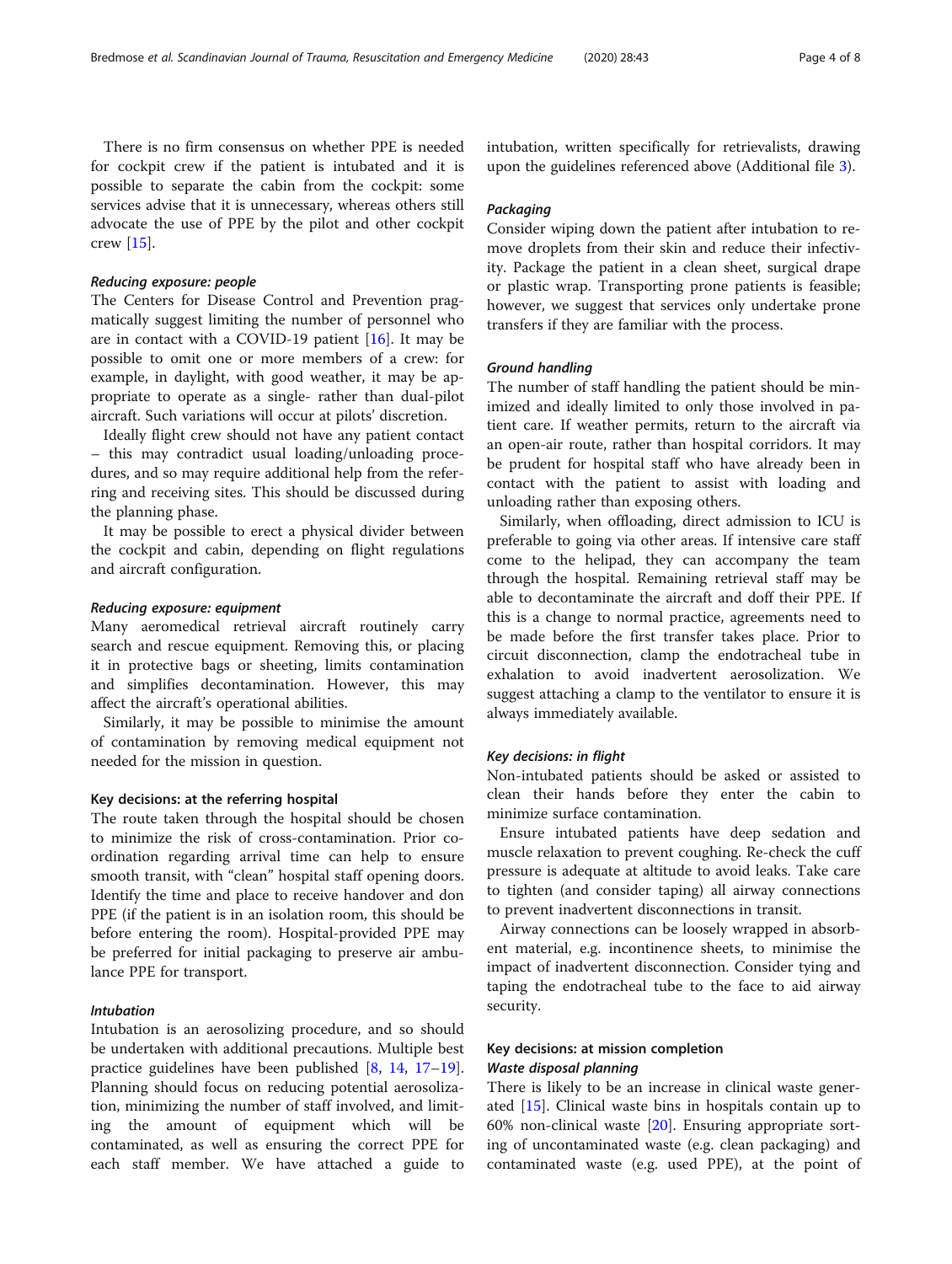Doffing PPE incurs a high risk of self-contamination [[21\]](#page-7-0). A "spotter buddy" when doffing PPE will assist clinicians to doff PPE safely and correctly dispose of waste. Clinicians may be inclined to obviate the risk of contaminating domestic waste by denoting all waste as clinical waste. Patient equipment should be cleaned prior to exiting the receiving unit.

# Decontamination

Cleaning and disinfection of surfaces should take place immediately following patient transport, and ideally be performed only by staff who have had close contact with the patient. Staff travelling in the cabin may not doff PPE until the cabin has been decontaminated, and those cleaning the aircraft should wear PPE for contact and droplet precautions (including a long-sleeved impervious gown, surgical mask, goggles and non-sterile gloves). Therefore, it may be prudent for medical staff to clean the cabin at the receiving hospital, prior to doffing their PPE (especially if there are PPE shortages). The cleaning procedure is specific to each aircraft but includes wiping of all surfaces with a cleaning product, then disinfectant or a combined product. If the aircraft is cleaned at the hangar, a PPE disposal system must be present.

Hospital-grade disinfectants used for norovirus will eliminate SARS-CoV-2, but it is essential to consult aircraft engineers, as some cleaning products may damage the aircraft. There therefore may be substantial differences in the way aircraft decontamination takes place among different services [\[22\]](#page-7-0). The aircraft will need additional time offline in order to be adequately cleaned and dried before a subsequent mission [\[23\]](#page-7-0). Wiping down the cabin is estimated to take an hour; additional time may be needed for fumigation and drying. A checklist of areas to be cleaned can be used to improve coverage.

## Key decisions: in the community

## Accidental exposure

HEMS crew members should practice social isolation and meticulous hand hygiene out of work hours to limit community exposure to COVID-19. Crew members should self-isolate and test according to local guidelines in the event of known or suspected exposure. An accurate log of people who have had contact with COVID-19 patients should be kept by the retrieval service to allow contact tracing, and explicit information given to staff about sentinel symptoms.

# Base living

For retrieval services where multiple teams work, eat and sleep on base, it is vital to manage the risk of crossinfection. Dalton et al. recommends introducing pre-

emptive low cost social distancing measures in order to reduce the risk of spreading COVID-19 in households and workplaces [\[24\]](#page-7-0).

Practical steps include

- Reducing/eliminating base visitors<br>• Limiting building access/egress to
- Limiting building access/egress to funnel staff though hand hygiene stations
- "Welcome if you're well" signage, a no handshake policy. Gamifying no face touching [[24](#page-7-0)]
- Segregating areas for multiple teams to work and rest, to limit cross contamination. Separate tables for eating
- Impervious mattress protectors on bedding. Staff to supply pillows and bedding rather than sharing
- Enhanced cleaning of surfaces in shared areas like bathrooms, kitchens and bedrooms.
- Post shift cleaning of all equipment and shared surfaces like work desks, computers, service phones etc.
- Limiting non-essential training; and shifting all meetings to video or teleconference
- Avoiding sharing food

# Decision support tool

Responding to COVID-19 requires services to: identify threats; generate potential solutions to them; choose which solutions are best; and implement them. This cycle will be repeated as the pandemic evolves.

We have developed a list of pertinent issues, which we present below as a decision support framework, designed to prompt local discussion and solutions (Table [1](#page-5-0)). Retrieval services are heterogeneous, and so use of the framework may generate different answers in different circumstances.

Table [1.](#page-5-0) Helicopter Emergency Service (HEMS), Personal protection equipment (PPE).

# **Discussion**

Decisions about whether or not to retrieve a patient during a pandemic must balance the risks and benefits to the patient, referring and receiving hospitals and retrieval teams. It is important for systems to plan how their resources can best be used in the pandemic context.

Regional guidelines and discussions involving referring and receiving clinicians, and retrieval teams, will help ensure clarity about whom to move, and when to move them, particularly as resources become stretched.

We believe that patients in whom inter-hospital aeromedical transport is being considered for COVID-19 should have up-to-date advance care directives, with conversations about them enacted early in a clinical episode. Tele- and videoconferencing systems may facilitate discussion between patients, referring, retrieving, and receiving clinicians.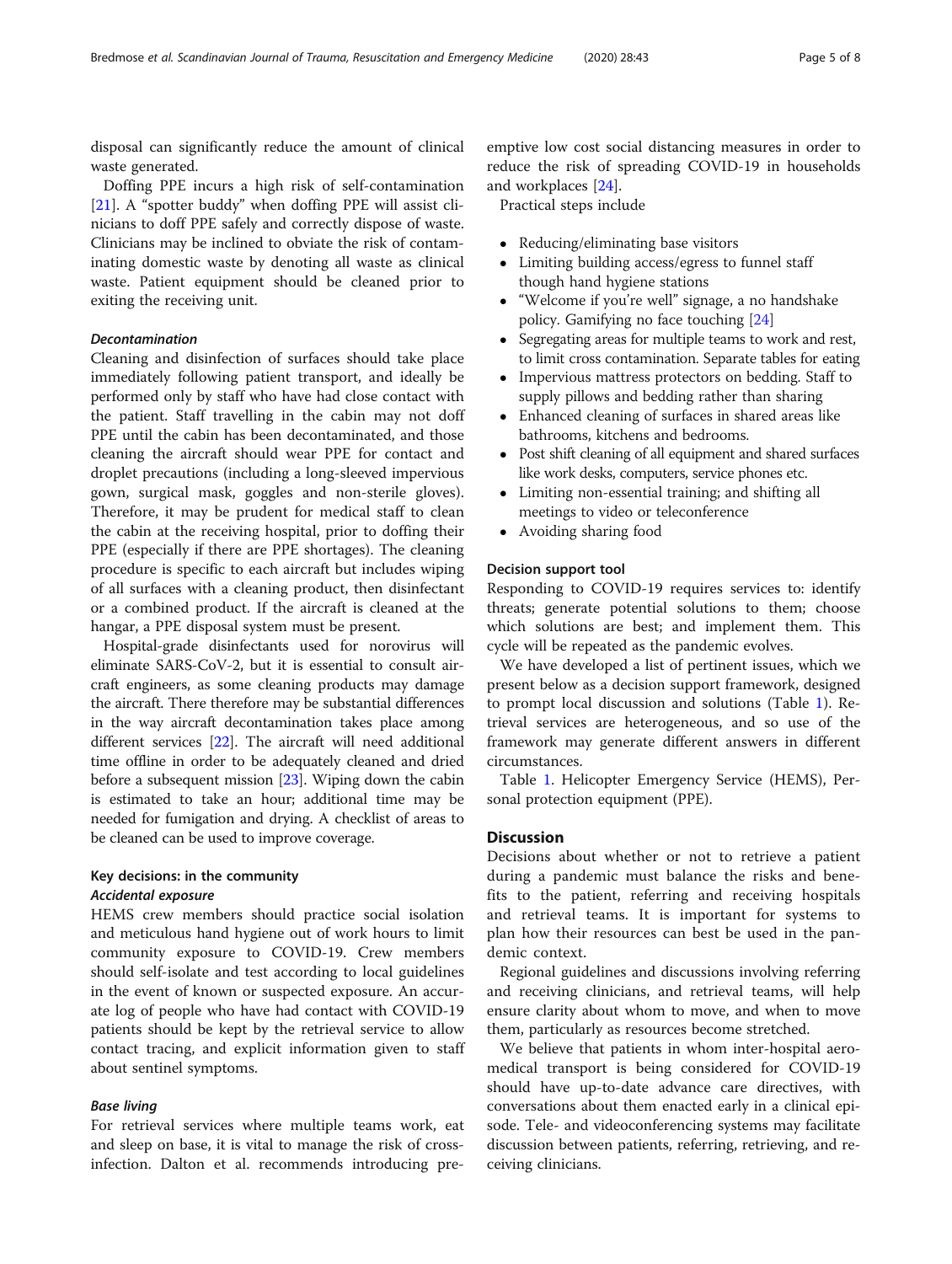#### <span id="page-5-0"></span>Table 1 Decision support framework

| Theme                                  | Topic                        | Considerations                                                                                   |
|----------------------------------------|------------------------------|--------------------------------------------------------------------------------------------------|
| Selection of patients for<br>transport | Regional risk assessment     | Vehicle availability. Availability of alternative platforms.                                     |
|                                        |                              | Risk of occupational infection on different platforms.                                           |
|                                        |                              | HEMS continuity and the impact of suspending HEMS/aeromedical services and<br>redeploying staff. |
|                                        |                              | Planned management of patients without COVID-19 symptoms                                         |
| Infection control strategies           | <b>PPE</b>                   | PPE supplies                                                                                     |
|                                        |                              | PPE training (including aircrew)                                                                 |
|                                        |                              | PPE compatibility with aviation safety and communications equipment                              |
|                                        |                              | PPE compatibility with working environment (eg heat stress, visibility)                          |
|                                        | Minimise exposure: people    | Protecting the flight crew from patient contact (screens, no patient handling)                   |
|                                        |                              | Reducing flight crew numbers                                                                     |
|                                        |                              | Aligning medical/aviation shift patterns to avoid exposure of multiple crews                     |
|                                        | Minimise exposure: equipment | Removal of extra medical/rescue equipment                                                        |
|                                        |                              | Removal of some aviation safety gear                                                             |
|                                        |                              | Packaging equipment in wipe-down packaging                                                       |
|                                        |                              | Choosing a route through the hospital to minimise cross-contamination                            |
| At the hospital                        | Accessing the patient        | Time and place for handover and donning PPE                                                      |
|                                        |                              | Need for extra staff on ground (e.g. a runner in clean PPE to open doors/operate lifts)          |
|                                        | Intubation                   | Logistics of performing intubation in PPE                                                        |
|                                        |                              | Policy for use of PPE during the intubation of non-COVID-19 patients during pandemic<br>COVID-19 |
|                                        | Packaging                    | How to package the patient to reduce their infectivity                                           |
| At mission completion                  | Waste disposal               | Management of increased clinical waste                                                           |
|                                        |                              | Sorting of waste to minimise clinical waste                                                      |
|                                        | Decontamination              | Suitable aircraft cleaning products, and their availability                                      |
|                                        |                              | Where and by whom the aircraft will be cleaned                                                   |
|                                        | Follow-up                    | Management of PPE breaches                                                                       |
|                                        |                              | Management of exposed or symptomatic staff                                                       |
| In the community                       | Base living                  | Modifications to cleaning schedule                                                               |
|                                        |                              | Minimising staff on base                                                                         |
|                                        |                              | Maintaining morale                                                                               |
|                                        |                              | Social distancing off-duty                                                                       |

HEMS systems, and pre-hospital systems, are heterogenous. Historically, the transport of patients with highly contagious diseases has usually been conducted by specialist, teams, utilising isolation pods and other specialised equipment [[25\]](#page-7-0). That finite resource would be overwhelmed by the pandemic: all services must now prepare to safely transport COVID-19 patients, using available resources.

This paper provides a decision-making framework which services can apply to ensure that their plans address the main challenges in transporting COVID-19 patients. SOPs and guidelines for the transport of COVID-19 patients must be re-evaluated as knowledge of the disease evolves. This is a demanding task, and an additional

burden to staff already fatigued by clinical work. We believe that social media, open access journals, and other free-to-access platforms are important for sharing clinicians' experiences; collaborations on such platforms will facilitate the evolution and spread of context-specific best practice. Each service can access this shared pool of information and apply it to its specific context [[26](#page-7-0)].

The management of COVID-19 patients involves an entire health system, much of which is not normally familiar with the logistics and mechanics of patient transfers. However, it is of utmost importance that those involved accept and understand the steps required to safely transport COVID-19 patients. Frequent liaison between prehospital and hospital services is important. In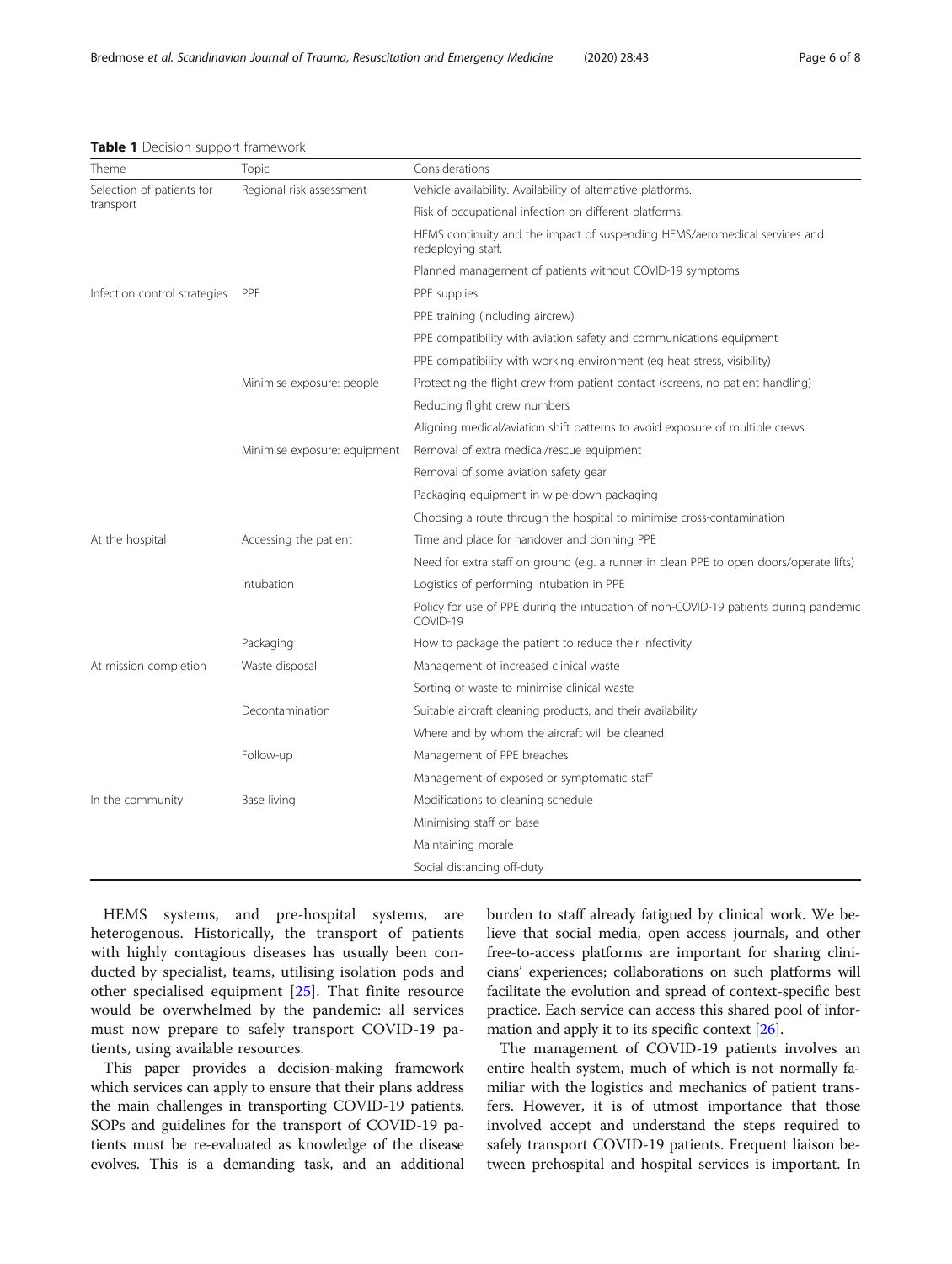<span id="page-6-0"></span>some circumstances, roles and responsibilities may change from daily practice, with prehospital and hospital staff assisting one another to ensure appropriate management of their patients.

PPE is only reliable if used correctly. Frequent organised teaching and practice in the use of PPE should be offered to all members of staff that are expected to use PPE.

The primary aim of a critical care retrieval service is to bring critical care knowledge, skills and equipment to patients who are disadvantaged geographically. In altering our regular practice during a pandemic, we must be careful to avoid compromising our usual standard of care. Simulation is a useful tool for identifying weaknesses in the flow of a patient through a system. We strongly advocate the use of simulation to help identify such oversights, as well as in preparing staff and systems for treating such patients [6].

# Conclusion

The transport of patients with known or suspected COVID-19 poses many challenges. All critical care retrieval services should anticipate the need to transfer patients during the pandemic, and formulate a local response to these challenges as soon as possible. We believe that the correct use of appropriate PPE, robust procedures for safe anaesthesia, and the use of simulation all contribute to enhanced crew and patient safety. Further evaluation and research should be conducted as the pandemic evolves so that we can learn more about how to safely move critically unwell patients by air.

# Supplementary information

Supplementary information accompanies this paper at [https://doi.org/10.](https://doi.org/10.1186/s13049-020-00736-7) [1186/s13049-020-00736-7](https://doi.org/10.1186/s13049-020-00736-7).

| <b>Additional file 1.</b> |  |
|---------------------------|--|
| <b>Additional file 2.</b> |  |
| <b>Additional file 3.</b> |  |

#### Abbreviations

HEMS: Helicopter emergency medical service; PPE: Personal protective equipment; SOP : Standard operating procedure; NIV: Non-invasive ventilation; HEPA: High-efficiency particulate air (filter); BVM: Bag-valve-mask; PEEP: Positive end-expiratory pressure; ETT: Endotracheal tube; RSI : Rapid sequence induction/intubation

#### Acknowledgements

We would like to thank all staff, crew members that have been involved in establishing local SOP's. Special thanks to senior management of LifeFlight Retrieval Services who accepted to help out with the process of writing this article. A special thank you to Mark Edwards and Allan MacKillop (LifeFlight retrieval medicine) for supporting this paper. We also thank all friends and colleagues around the world who have been sharing experiences on various social media platforms. We thank Dr. Liv Berit Stenseth, Oslo University Hospital and LifeFlight, for the valuable comments on the manuscript.

#### Disclaimer / limitations

This article is a discussion paper among providers from a broad selection of services, and only reflects thoughts of what is regarded as good clinical practice for the transport of infected patients based on current knowledge of COVID-19. There is limited evidence for the mentioned precautions during transport of patients, and local practise, culture and guidelines as well as developing knowledge of COVID-19 need to be taken into consideration in all services. The authors have collectively extended experience of the transport of infectious patients as well as critical ill patients, however, so far, we only have limited experience with COVID-19 patients.

#### Authors' contributions

PB got the initial idea and drafted major points for the article. EB, MD and PB performed the searches. MD, EB, KH, AP, JO, AM, MR, VV and PB all contributed to the writing process of the manuscript. AP, KH, AM and SAO contributed with valuable experiences and local SOPs as well as contributed in the final part of the writing process. All authors approved the final manuscript.

#### Funding

This study has received no funding.

#### Availability of data and materials

The search strategies and results of this is available as Additional file 2.

#### Ethics approval and consent to participate

This project was presented to the HREC of Queensland (ref no 1430) who waived the need for ethical approval.

#### Consent for publication

Not Applicable.

#### Competing interests

The authors declare no conflicts of interest, although all are clinically active senior physicians in the involved HEMS services.

#### Author details

<sup>1</sup> LifeFlight Retrieval Medicine, PO box 15166, City East, QLD 4002, Australia <sup>2</sup> Air Ambulance Department, Oslo University Hospital, Oslo, Norway. <sup>3</sup>Norwegian Air Ambulance Foundation, Oslo, Norway. <sup>4</sup>NSW Ambulance Aeromedical Sydney HEMS, Sydney, Australia. <sup>5</sup>MedSTAR Emergency Medical Retrieval, Adelaide, Australia. <sup>6</sup>Centre for pre-hospital emergency care, Oulu University Hospital, Oulu, Finland. <sup>7</sup>DRF Stiftung Luftrettung gAG, Filderstadt Germany. <sup>8</sup> Emergency Medical Retrieval Service, ScotSTAR, Paisley, Scotland.<br><sup>9</sup> Department of Emergency Medicine, Caires Hespital, 165 The Esplanade. <sup>9</sup>Department of Emergency Medicine, Cairns Hospital, 165 The Esplanade, Cairns, QLD, Australia.

#### Received: 31 March 2020 Accepted: 7 May 2020 Published online: 25 May 2020

#### References

- 1. Kucharski AJ, Russell TW, Diamond C, Liu Y, Edmunds J, Funk S, Eggo RM. Early dynamics of transmission and control of COVID-19: a mathematical modelling study. Lancet Infect Dis. 2020.
- 2. Zhang L, Shen FM, Chen F, Lin Z. Origin and evolution of the 2019 novel coronavirus. Clin Infect Dis. 2020.
- 3. Lu R, Zhao X, Li J, Niu P, Yang B, Wu H, Wang W, Song H, Huang B, Zhu N, et al. Genomic characterisation and epidemiology of 2019 novel coronavirus: implications for virus origins and receptor binding. Lancet. 2020;395(10224):565–74.
- 4. Huang C, Wang Y, Li X, Ren L, Zhao J, Hu Y, Zhang L, Fan G, Xu J, Gu X, et al. Clinical features of patients infected with 2019 novel coronavirus in Wuhan. China Lancet. 2020;395(10223):497–506.
- 5. Wu Z, McGoogan JM. Characteristics of and important lessons from the coronavirus Disease 2019 (COVID-19) outbreak in China: summary of a report of 72314 cases from the Chinese Center for Disease Control and Prevention. JAMA. 2020.
- 6. Bender GJ. In situ simulation for systems testing in newly constructed perinatal facilities. Semin Perinatol. 2011;35.